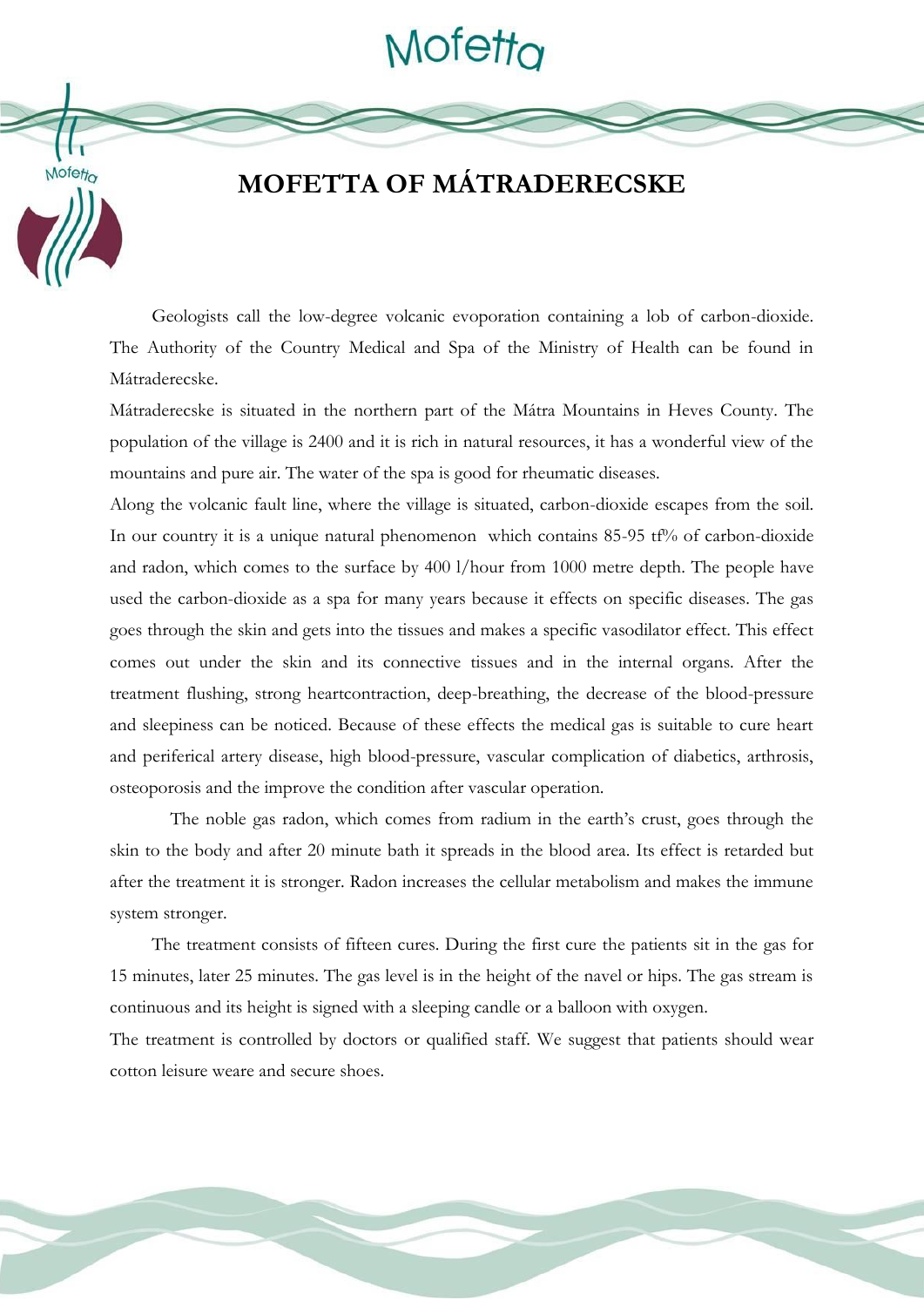#### **The essential documents to the treatment**

- 1. Photocopies of the final hospital bulletins and findings
- 2. ECG examination
- 3. Laboratory tests (not older than one month)
- 4. Chest X ray

#### **Suggestion for the Carbon-dioxide dry bath**

- chronic obliterative arteries of the limbs Fontaine stadium II-III-IV.
- diabetic microangiopathy
- rheumatic disease with functional and organic circulatory disturbance in the vessels of the limbs
- Buerger disease, Raynaud syndrome

### **Contraindication of the Carbon-dioxide dry bath**

| cardic insufficiency                              | inflamed illness, fever         |
|---------------------------------------------------|---------------------------------|
| high-blood pressure (more than 200/100 Hgmm)      | malignant neoplasm              |
| serious arrhytmia                                 | Graves' disease, hyperthyreosis |
| angina pectoris                                   | frequent unconsciousness        |
| after infarction (until six months)               | psychopathiac personality       |
| serious respiratory disturbances                  | alcoholic state (condition)     |
| disfunction of metabolism with acidozis ischaemia | pregnancy, menstruation         |
| thromboembolic status                             | under 18                        |

#### **Carbon-dioxide dry bath**

**Address**: Mátyás király u. 19/a, H-3246 Mátraderecske **Phone**: (36) 36/576-200, **Fax**: (36) 36 /576-204 **E-mail**:mofetta@mofetta.eu, **Web:** [www.mofetta.eu](http://www.mofetta.eu/)